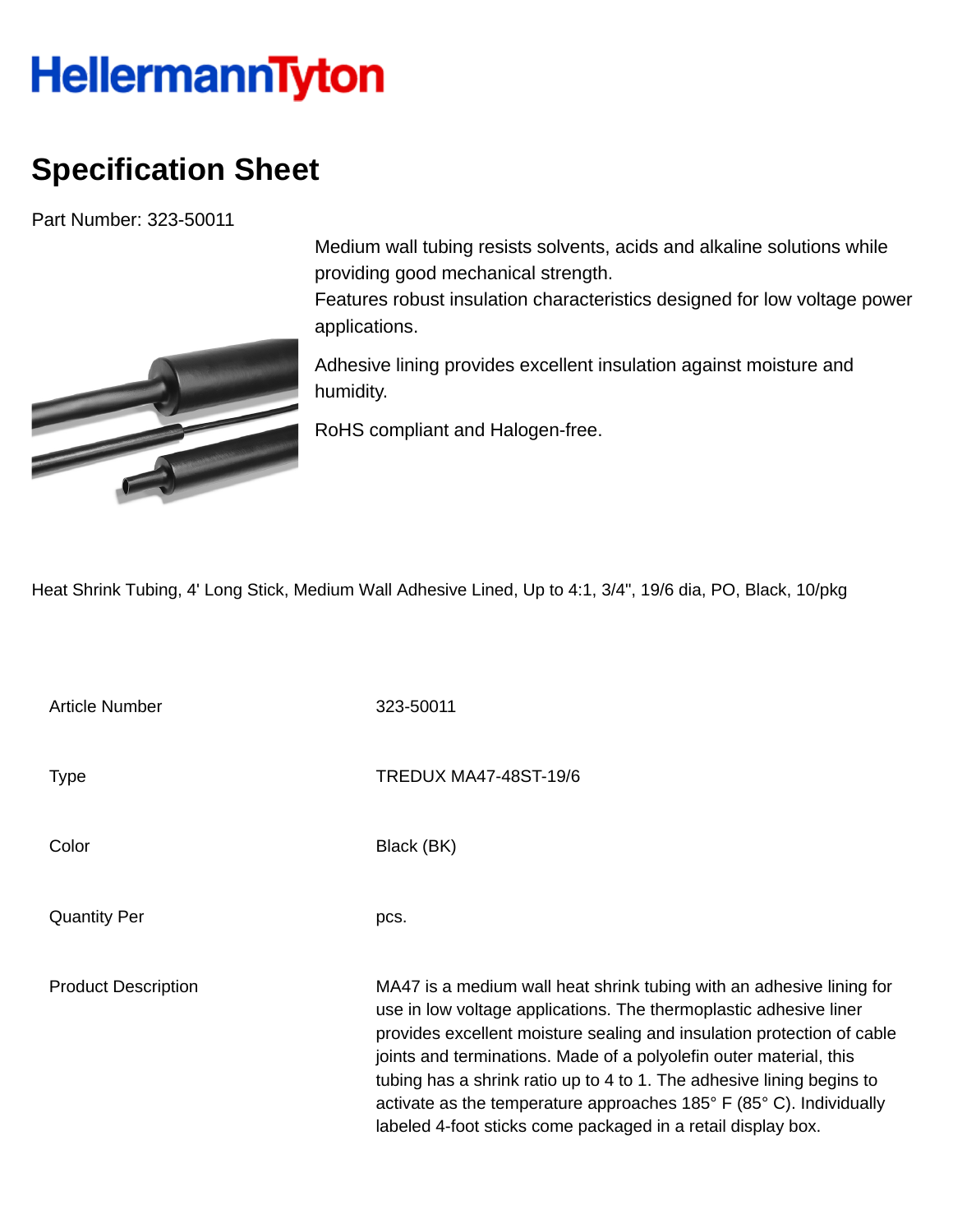| <b>Short Description</b>     | Heat Shrink Tubing, 4' Long Stick, Medium Wall Adhesive Lined, Up<br>to 4:1, 3/4", 19/6 dia, PO, Black, 10/pkg |
|------------------------------|----------------------------------------------------------------------------------------------------------------|
| <b>Global Part Name</b>      | TREDUX MA47-48ST-19/6-PO-X-BK                                                                                  |
| Length L (Imperial)          | 4.0                                                                                                            |
| Length L (Metric)            | 1.0                                                                                                            |
| Voltage Range                | Low voltage                                                                                                    |
| Variant                      | Medium-Wall                                                                                                    |
| Nominal Diameter (Imperial)  | 0.75                                                                                                           |
| Nominal Diameter (Metric)    | 19                                                                                                             |
| Wall Thickness WT (Imperial) | .09                                                                                                            |
| Wall Thickness WT (Metric)   | 2.4                                                                                                            |
|                              |                                                                                                                |
| Material                     | Polyolefin, cross-linked (PO-X)                                                                                |
| <b>Material Shortcut</b>     | PO-X                                                                                                           |
| Adhesive                     | Hot melt adhesive                                                                                              |
| Flammability                 | Not flame retardant                                                                                            |